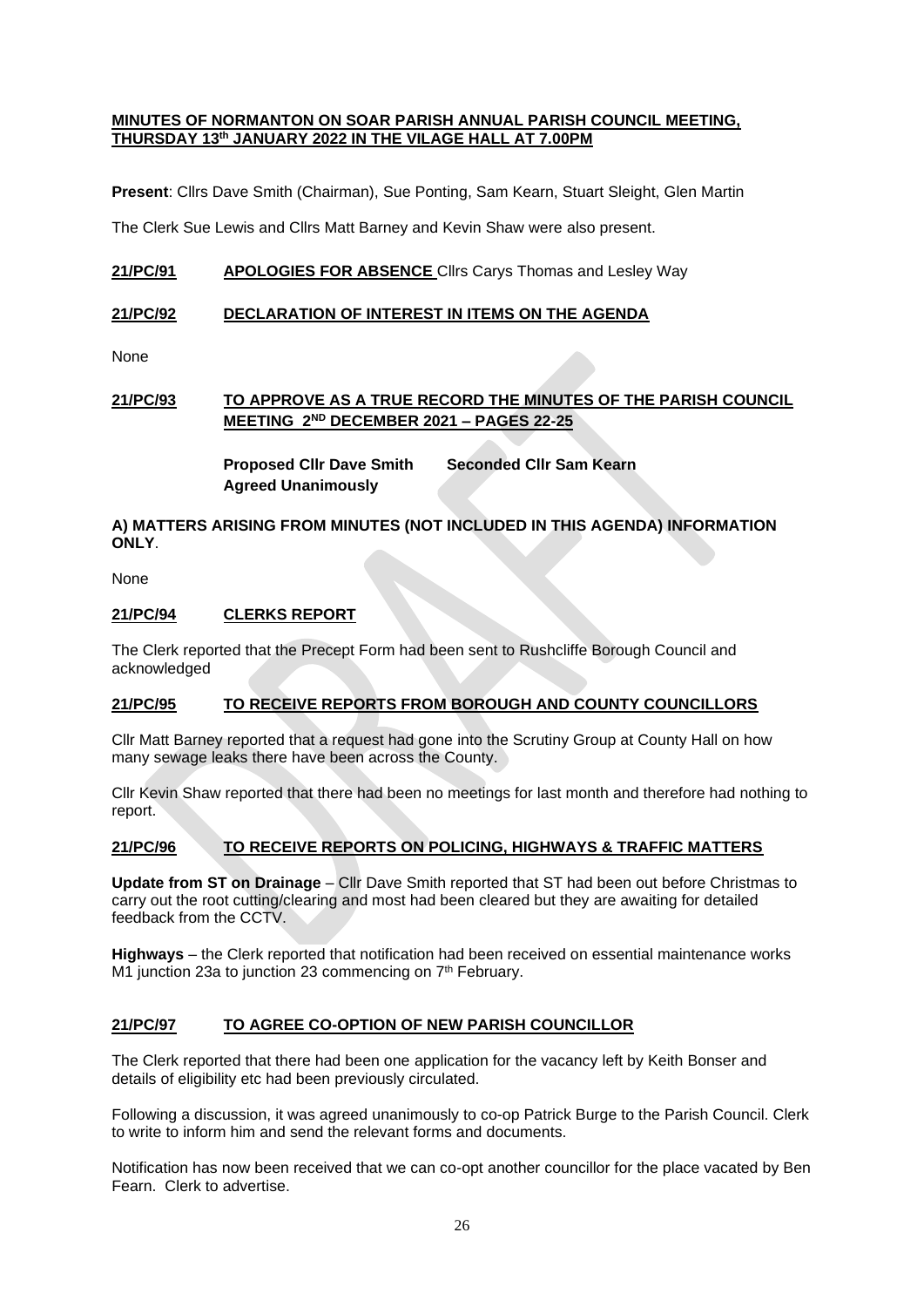#### **21/PC/98 TO CONSIDER REPLIES FROM ALLOTMENT HOLDERS ON THE POSSIBLE REMOVAL OF HEDGE ALONG ALLOTMENT 6 AND REPLACE WITH A FENCE**

The Chairman reported that only four replies had been received following the letter that was sent to them. Of the four replies received three were against the removal of the hedge.

Following a discussion, it was agreed to keep the hedge and the Clerk to notify the allotment holders of the decision.

### **21/PC/99 TO ELECT A PARISH COUNCIL VICE-CHAIRMAN**

It was agreed not to elect a vice-chairman until the Annual Parish Council Meeting in May.

21/PC/100 PLANNING

| 21/03067/FUL | The Old Rectory 84 Main Street                                                                               |  |
|--------------|--------------------------------------------------------------------------------------------------------------|--|
|              | Single storey rear extension and replacement windows                                                         |  |
|              | No objects but would like to make the comment that all new<br>brickwork is in keeping with the old.          |  |
|              | <b>Agreed Unanimously</b>                                                                                    |  |
|              |                                                                                                              |  |
| 21/03067/FUL | <b>Land North of Park Lane, Sutton Bonington</b>                                                             |  |
|              | Erection of 70 dwellings with associated access drainage<br>infrastructure, substation and public open space |  |
|              | <b>No Objections</b><br><b>Agreed Unanimously</b>                                                            |  |

**Cllr Matt Barney left the meeting**

## **21/PC/101 TO RECEIVE REPORTS AND UPDATES ON**:

**PLAYING FIELDS –** Chairman to speak to resident regarding painting the children's play equipment. Trees are being delivered next week for planting on the field to replace dead trees etc.

**FERRY –** New sign in place but the old one when taken out was found to be in need of repair and some welding work was required before being reinstated on the opposite bank. Cllr S Sleight to arrange.

**QUEENS PLATINUM JUBILEE –** Chair still waiting to hear about a marquee. Clerk reported that an email had been received from the Clerk at Stanford on Soar Parish Council enquiring if they could team up with this committee and join them in the celebrations. It was agreed that they could attend but most of the organising had been done.

**ENVIRONMENT GROUP –** The Chairman will contact Ben Fearn to request if he knows of any volunteers to take on this group.

**CHRISTMAS LIGHTS SWITCH ON –** This was a great success and £113 was raised which was donated to the Primary School in the village. The resident who supplied the electricity for the tree does not want to be paid and to donate the money to another project in the village. Clerk has written to thank her. The Plough have agreed to sponsor the event next year. An email has been received from Cllr Lesley Way congratulating the parish council on the success of this event.

**SIGN ON SOAR LANE** – The Chairman reported that a sign had appeared on Soar Lane which has not had permission for as when the request was received last year the parish council declined it.